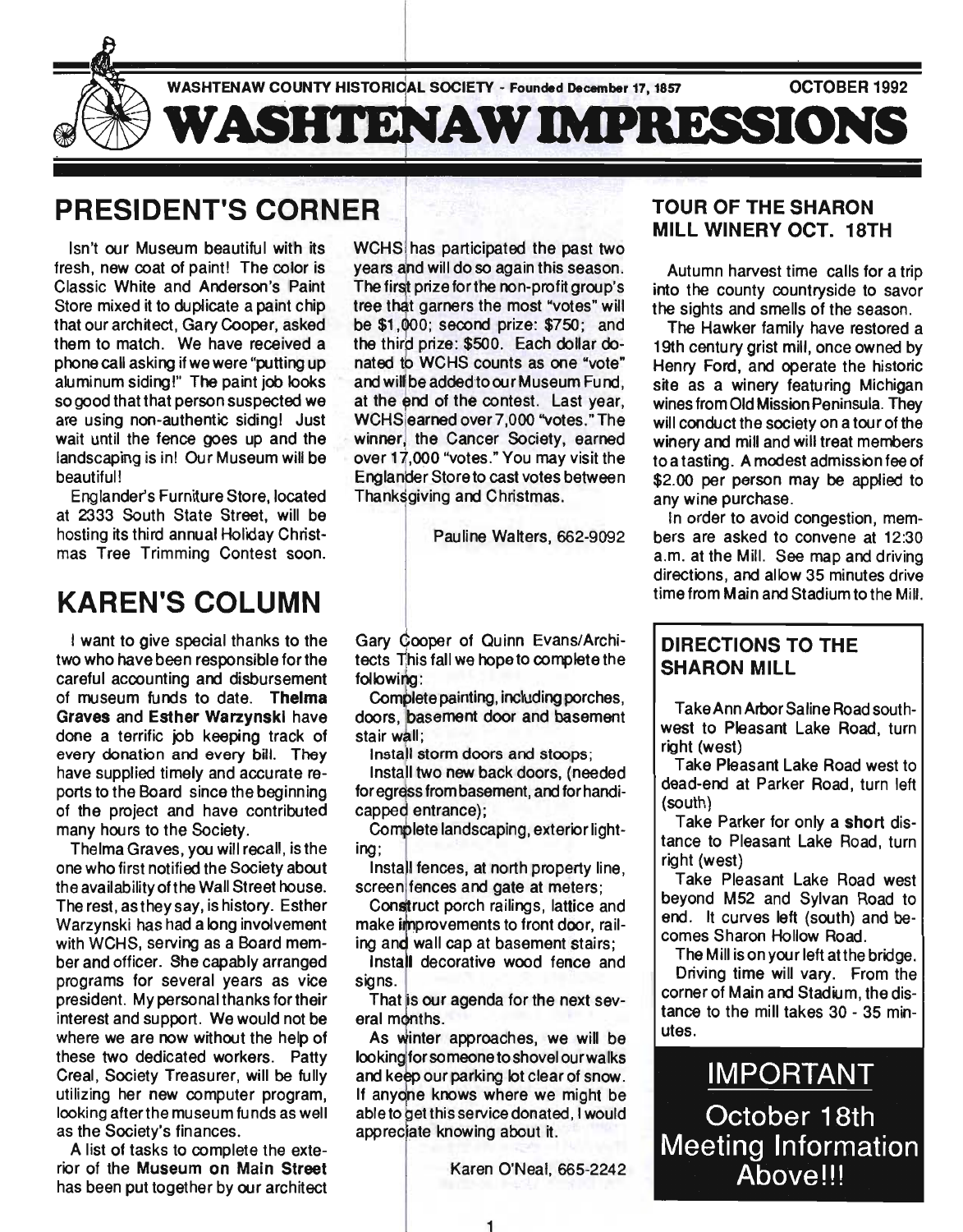# ANN ARBORITES HAVE A PLAN, **HOW TO RENOVATE TIGER STADIUM**

"Ask the players or ask the fans. The most beautiful park in baseball is Tiger Stadium. It's a baseball treasure and, fortunately for us, it's right here in Detroit. Players love it because of its intimacy. Fans are close and the atmosphere is electric. Tradition, charm, baseball lore and modernization have made the great old park colorful, comfortable and safe. Tiger Stadium is a state landmark. It's a focal point from which all else is measured."

Joe O'Neal of O'Neal Construction Company in Ann Arbor read the above quote to begin his presentation to WCHS on his ingenious plan to renovate Tiger Stadium rather than build a new one.

The above quote came from the Detroit Tigers official scorebook and program for the 1987 American League Championship Series. Yet, since then, the Tiger organization and other officials seem to think only a new stadium will do.

O'Neal's plan, developed in conjunction with Gunnar Birkerts of Gunnar Birkerts & Associates architectural firm and Robert Darvas, to renovate the stadium was first presented in 1988. Now that the Tigers have been sold, O'Neal was asked to present the Birkerts-O'Neal plan to the new owner, Mike llich. WCHS had a preview of that presentation.

Joining with O'Neal in the presentation was Dr. Robert Darvas, a structural engineer and University of Michigan professor of architecture who did the structural design for this plan.

"Given the choice of playing on one of the brand new stadium diamonds or Tiger Stadium," O'Neal said, "wouldn't you rather follow the likes of Tigers Hank Greenberg, Ty Cobb, Charlie Gehringer, Mickey Cochrane, AlKaline, Willie Horton, Norm Cash, Denny McLean, Jim Northrup, Mark Fidrych, Alan Trammell, Lou Whittaker, Frank Tanana and Cecil Fielder, just to name a few?" In addition, famous players of other teams, such as Ted Williams, Lou Gehrig, Reggie Jackson, Nolan Ryan, Satchel Paige, Mickey Mantle, Bob Feller, Babe Ruth and thousands more have played on that field.



**Aerial view of Tiger Stadium.** 

Prior to 1900, Detroit's hay market was located where the ball diamond now stands. However, baseball was first played at Michigan and Trumbull in 1896. Nine world series were played there, four world championships were won as a result of those world series. It has been the site of three All-Star games. It has the only double deck bleachers of any ball park in existence. Virtually every single American League played in Tiger Stadium and quite a few of the major National League players. Its records exist for 96 years. Boston's Fenway Park and Chicago's Wrigley Field are two old parks but neither as old as Tiger Stadium.

Tiger Stadium is listed as one of the 11 most endangered historic places by the National Trust for Historic Preservation, at rust established by the United States Congress to save our heritage.

The shape of the stadium reflects the pressures of the city. It got its shape from the surrounding streets--Michigan, Trumbull, National Avenue (now Cochrane) and Cherry Street (now under the left field stands) and Kaline. The upper deck forms a porch in right field, the only stadium with such a condition. If a fly ball is hit into this area, the porch catches it because the porch overhangs the field by 15 feet. The overhang is caused by Trumbull at that point: they could not move Trumbull so they had to move the stadium inward.

Tiger Stadium was also the home of the Detroit Lions football team from 1938 to 1975 until they moved to the Silverdome. Mr. Fetzer of the Tigers, when requested by the Silverdome Committee to move the Tigers to the Silverdome, responded with that famous statement that "this franchise belongs to the inner city of Detroit. I am but the caretaker."

If the stadium could speak it would tell you many stories. It could tell you about Cobb's lake, located at home plate. Cobb would have grounds-keepers put water in front of home plate. If he hit a bunt, the ball would stop almost instantaneously. If a base player orthe pitcher tried to get it, they would slip and go by it. By then Cobb would be on first base. Tiger Stadium could tell you it heard Martin Luther King speak there, also Nelson Mandela. It would say, "I have stood by you during World War I. You came down and forgot some of the things that were bothering you. I did that for you in the Great Depression, again in World War II and again in 1968 when I gave you a world championship team so you could begin the healing process from those devastating riots of 1967."

When the Detroit baseball diamond was known as Bennett Park, home plate was at the corner of Michigan and Trumbull. When Mr. Navin built the first stadium, only one deck in 1912, home plate was moved to the corner of Cochrane and Michigan. The 1912 concrete stadium structure is still in place. In 1924 he double-decked it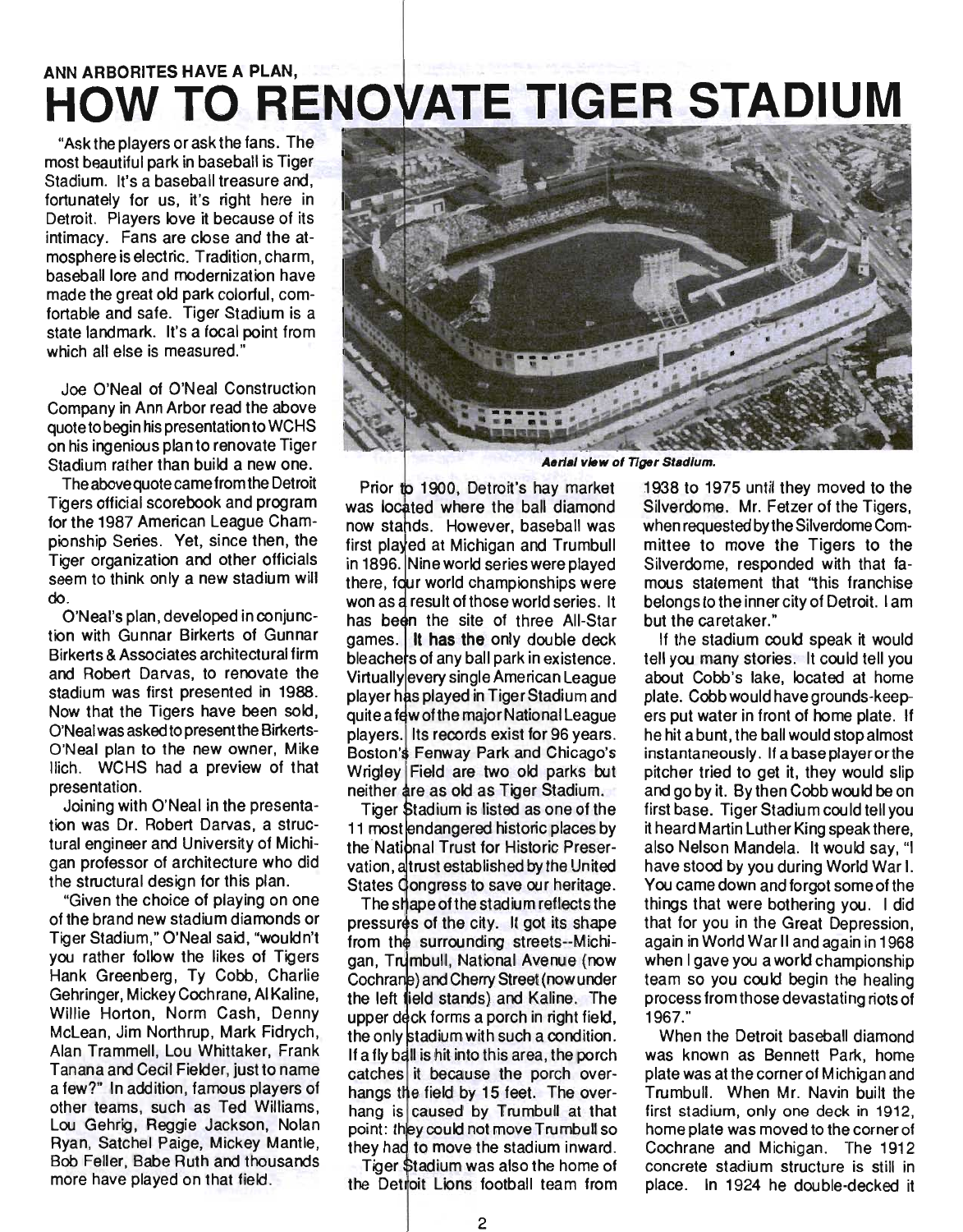from third base around to first and added a press box. In 1935-36, Navin added double-decking from third base along Trumbull, and the bleachers. The plan was for Mr. Navin to close in the corner but he died. Mr. Briggs finished it. They added lights in 1948, the last major stadium to add them, except for Chicago's Wrigley Field which added theirs only about two years ago.

There's no doubt the Tigers need something done to their home. No one could argue that you could leave that stadium alone and continue using it the way it is. The team, fan, press and office facilities are not right. They've outgrown all of those various facilities. They do not need, however, a brand new stadium. There is nothing wrong with the stadium's concrete or steel, as Bob Darvas will attest. You can renovate that stadium and bring it up to and past any of the new stadiums of today.

When Tom Monaghan bought the team in 1983 he stated, "As long as I own this team we will not build a new stadium." In Detroit Monthly of May 1988, Monaghan stated, "With the cost of a new stadium, it seems like you can do an awful lot of improvement on the existing stadium forthat kind of money." But soon after May 1988, Monaghan said his dreams to renovate the stadium could not be realized because there are obstructed view seats that cannot be removed.

"Those words caught my attention,"

O'N eal said. "Drawings of the structure were not available. I asked and received permission to crawl arou nd the structure. I measured each member--all beams, lengths, sizes. I started to study how to get rid of those columns. One logical way is to reach out with a structure to grab hold of and support the upper deck and then remove the columns.

"In looking at the drawing it occurred to me that if we lifted the upper deck about 11 feet and moved it away from the field about 20 feet, you could cut the load carried by those columns considerably."

With that in mind, we drew a very rough sketch showing a it to my friend Bob Darvas and removed showed him my concept. He studied it and found that members of reasonable in size were structurally feasible.

### **HE FLUSTERED PITCHER. STOLE BASE BACKWARDS**

A gentleman named Herman "Germany" Shaefer in Tiger Stadium brought about the need for the rule that you cannot steal a base backwards.

"You might wonder why would anyone want to steal bases backwards," Joe O'Neal said. "There was a good method in his madness. He and his teammates would have a strategy that they wanted to implement.

"If the strategy failed, by stealing a base backwards they would try it again until it was successful. The pitcher would suddenly discover that the runner on second, instead of now being on third, was back on first and you could bet that the next four pitches would be balls and the opposing team would have two on instead of one.?

Darvas said, "Let's go talk to Gunnar Birkerts about it." I had never met Birkerts, someone of international fame. in the world of architecture.

A meeting was arranged. Mr. Birkerts spent about 40 minutes explaining that this was not an architectural or engineering or sports problem. It's going to

be a political problem and we would be wasting our time and he did not want to get involved. "But you've come this far, let's look at your drawings," he said.

We got them out and showed them to him. In the next 20 minutes he was on the phone to Tom Monaghan to arrange a meeting to show Monaghan this concept.

Though we could not convince Monaghan to fund further study of the concept, he expressed an interest in our ideas and suggested, if we believed in them, we might pursue it on our own. We decided to go ahead ourselves. Bob did the structural design. I built the models. I helped with the architecture and Birkerts donated a major chunk of the architecture. We put together our plan, and took it back to Mr. Monaghan and the Tiger management.

When O'Neal, Birkerts and Darvas first went to the Tigers, they were given a list of all the amenities they felt were necessary and required in a new stadium. For example, 230 lavatories, 330 water closets, three acres of concession and storage area, 1,600 square feet of first aid space, home club house of 5,720 square feet, etc.

Darvas had the challenge of making a structure that would work; Birkerts had the challenge of taking the Tigers' program and placing it into the resulting structural system and existing Ti-

ger Stadium. "We did everything they wanted. We went to the meeting and showed them what we had done". They looked at it and said, 'We still need a new stadium."

In January 1991, Wayne County officials announced they were going to study reno vation versus a new stadium. The design team took their concept to the county and their engineers who reviewed its feasibility. Birkerts, O'Neal and Darvas showed it to Ed McNamara, Wayne County administrator, and Michael Duggan, his deputy; to Wayne County commissioners, Mayor and Duggan were favorably

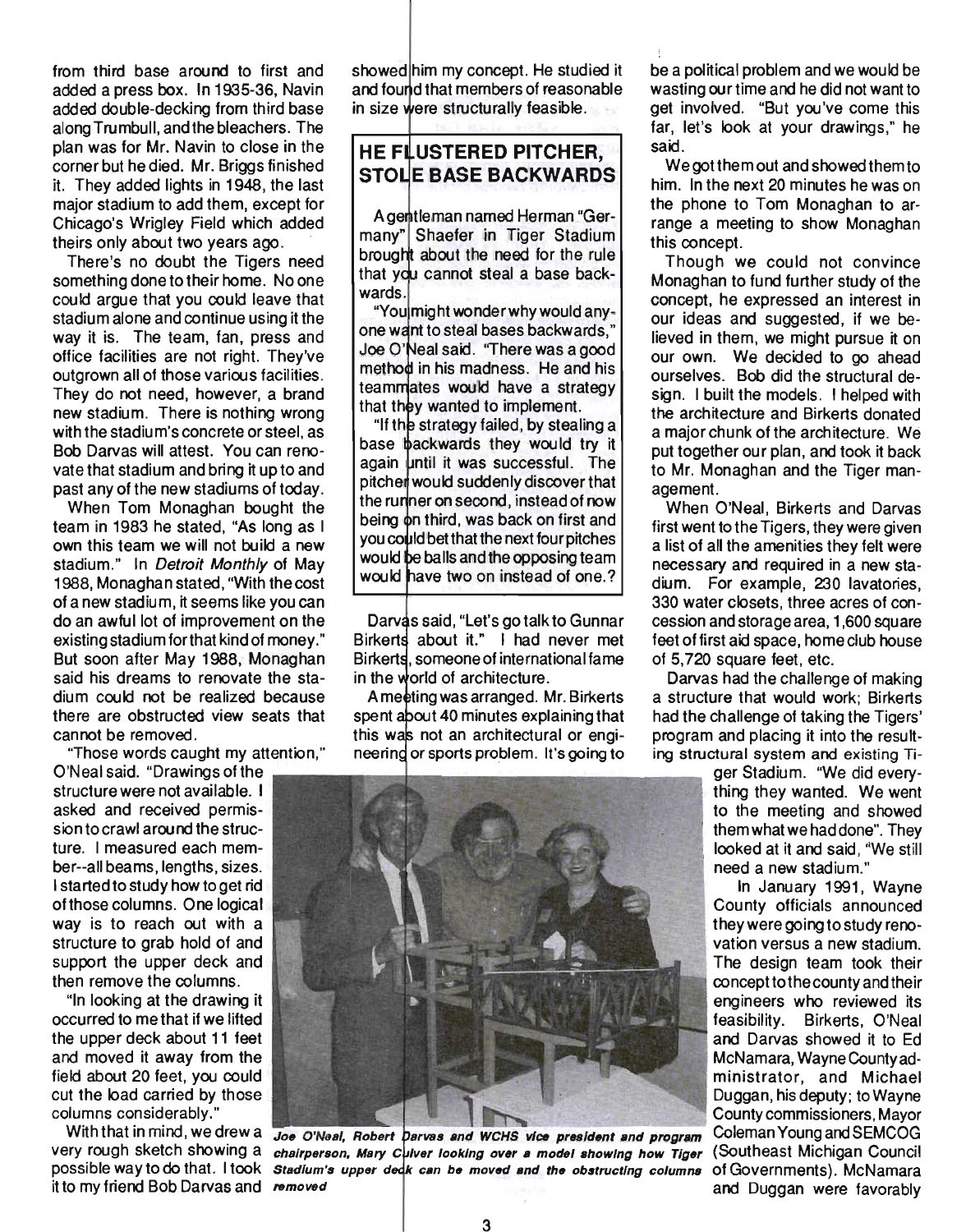Duggan were favorably impressed with the concept. But when the Tigers announced their position in an Economic Club of Detroit speech, they said they had to have a brand new stadium.

### **DIAMOND HAD FOUR NAMES**

Tiger Stadium has had four names in its lifetime:

Bennett Park until 1912 Navin Field, 1912-1938 Briggs Stadium, 1938-1961 Tiger Stadium, 1961-present.

The condition of Tiger Stadium is excellent. The sight lines in this stadium would equal or exceed any of the , new stadiums that have been built.

"Another major part of our plan is that we can keep the stadium in operation while this is being implemented," O'Neal said. O'Neal's model demonstrated how the upper deck could be lifted and moved back creating a much wider concourse for people's movement, more toilets and concession stands, it was noted. The structure could be built while they are playing games, then sections of the upper deck, roof and lights removed, severed and moved up onto the new supporting arms with the aid of hydraulic jacks. "There are professionals who do nothing but lift structures," O'Neal said.

He demonstrated the proposed move on his model, showing how the obstructing columns could be removed. In the process, 11 feet would become available in which to put the world's closest-to-the-field deluxe seating--the loges. There's no doubt the Tigers need the income from them. You have also removed twenty feet of obstruction when you are sitting in the lower deck. When a fly ball goes up and comes down, people sitting in the back of the lower deck lose it. While those in back will still lose it, the point of losing it has been moved 20 feet back into the lower decks.

"Frank Rashid, a founder of the Detroit Tiger Stadium Fan Club said, "It would be just plain wrong to stand by and allow hundreds of millions of dollars to go into an unwanted, unneeded play field for millionaires when our

children have so few clean places to play." In addition, I would say it would be a crime to spend hundreds of millions of dollars when Detroit has so much in the way of homelessness, unemployment, decay, hunger, loss of spirit, and no money for the arts.

Jack Walter, former president of the National Trust for Historic Preservation said, 'When we preserve our past we preserve what unites us, not what divides us, which is why cities that do preserve the best of their heritage and culture have more soul and more community spirit than those that do not."

He showed several slides inside the stadium including the steel structure, pointing out the existing trusses and where new ones would go. "There is nothing wrong with the structure--all it needs is normal maintenance just as your house needs a coat of paint every so often." Darvas noted.

The roof would be taken off in, perhaps, 200 foot segments, he said. "Hopefully that could be done off-season. Then those segments of upper deck would be lifted into place on the new structural frame."

"When the upper deck has been lifted and pushed back, the seats are still going to be closer to the field than any new stadium in the country. "That is the beauty of Tiger Stadium--people are very close to the field and these loges are going to be closer than anywhere else including the Palace indoor arena where the Pistons basketball team plays.

"Birkerts proposes that there be some glassed in dining facilities in the upper level where you can eat while you



Model by Gunnar Birkerts & Associates showing the relocated upper deck and loges and expanded concession area.

watch yourfavorite baseball team play. The demolition required to site a new stadium in the Woodward area would consume five years of landfill volume.

"I also approach this not as just an engineering problem. I'm a firm believer in historic preservation. In fact, I coined the phrase that people who don't take care of their past don't have much of a future either," Darvas said.

### **TIGER VIDEO: "SHARED TREASURES"**

A copy of the VHF video, "Shared Treasures" may be ordered by calling 769-0770 and ask for Cathy. The cost is  $$12 + $1.75$  postage/handling.



# **"WHAT IS IT?" GAME OFFERED SCHOOLS AND GROUPS**

WCHS offers a traveling exhibit of small artifacts set up as a humorous "What is it?" game to schools for children and another for adults. They are available for classes and meetings subject to volunteer availability. For information call Arlene Schmid, 665- 8773.

### **HISTORICAL SOCIETY OF MICHIGAN**

118th Annual Meeting and state history conference will be held October 16-18, 1992 in Petoskey, Michigan. Call (313) 769-1828 for information.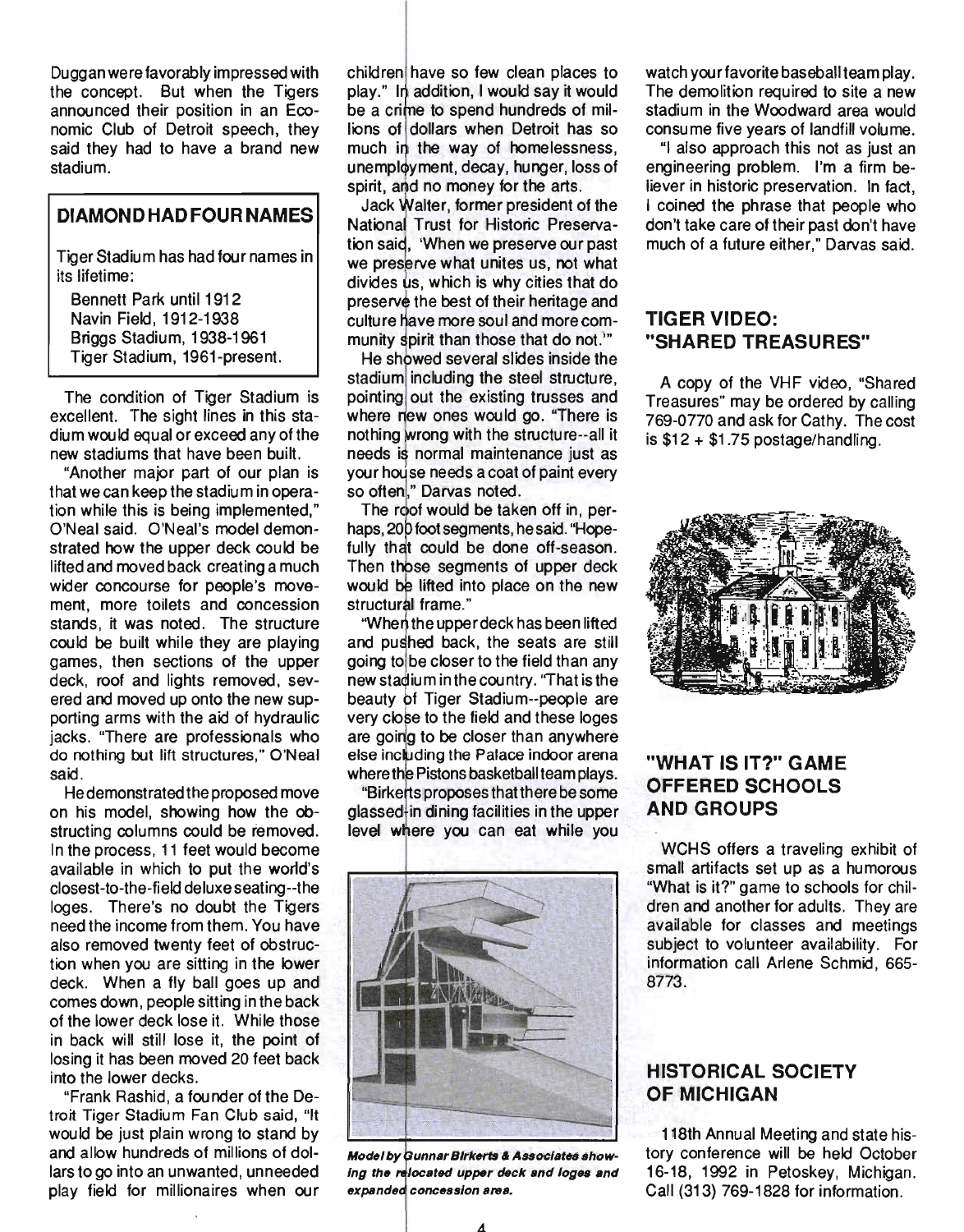# **THE JOHN MAYNARD HOUSE**



218 N. Division, Maynard House photo taken circa 1909 by Lucy Chapin before alterations photo from Chapin Collection, Bentley Library

The house was substantially altered by the Dobsons around 1910 when the large porch, roof dormers, and the two-story center portico were added in the popular Colonial Revival style. The main entry was then shifted from the center of the house to the south side, where it remains today. These additions are now considered historically significant in their own right. Photographs taken In 1909 by Miss Lucy Chapin, however, document the earlier structure before it was remodeled.

When John W. Maynard constructed this center-entry brick house in 1838, Catherine Street did not yet extend past Division Street. Although previous histories have put the date of construction at 1844, deeds suggest it was built around 1838. Maynard, a successful grocer with a store on Ann Street, had come to Ann Arbor as a child only months after John Allen and Elisha Rumsey founded the town in 1824. In a letter dated June of that year, John's father, Ezra, a farmer in Pittsfield Township, wrote the first eyewitness account of the emerging village.

John's brother, William S. Maynard, became very wealthy as a real estate developer and helped lure the University of Michigan to Ann Arbor by donating part of the original 40-acre campus. William served two terms as Mayor of Ann Arbor and Maynard Street is named after him. He built himself a high-style Italianate house at the northwest corner of Main and William Streets (demolished in 1990) that was famous for its greenhouse and for the peacocks in its garden.

John W. Maynard kept a lower profile than his brother and built himself a more old-fashioned house. His architectural sensibilities were recognized,

though, for a Michigan Argus account in 1849 entitled "Notes on Our Village,  $No. 4$ ,' $i$  included his house among those that exhibited "the style of architecture which is an omament to our village, and evinces the taste, judgment and liberality of their owners." Today John's house is one of a row of important buildings on large lots with deep setbacks lining the east side of Division Street north of Huron Street. Rare survivbrs in central Ann Arbor, they exemplify the mid-19th century look and feel of the town.

Members of the Maynard family occupied the house for over half a century. A decade after Catherine Street was extended in 1898 from Division to State Street, the property was sold to Russell T. Dobson, publisher of the Ann Arbor Times, a local newspaper. Pneumonia took Dobson's life in 1938 and the house was sold to the Christian Reformed Church for a student center. Around 1950 it was purchased by the Episcopal Student Foundation of St. Andrew's Church, given the name "Canterbuty House," and used as a center for their outreach program. In 1992 the house was sold to the Trailblazers Association and opened as a clubhouse for persons recovering from a mental illness.

## HOW TO JOIN WCHS

Send name, address and phone number with check or money order payable to Washtenaw County Historical Society to: WCHS Membership, c/o Patty Creal, Treasurer, 2655 Esch Drive, Ann Arbor, MI 48104. Information: 662-9092. Formal membership renewal notices will be mailed in early November:

Annual dues, beginning in 1993, are:

| <b>Students</b>               | \$10 |
|-------------------------------|------|
| Senior (age 60 and older)     | 10   |
| Senior Couple (one 60+)       | 19   |
| Individual                    | 15   |
| Family (household             |      |
| of parents/children)          | 25   |
| Patron                        | 100  |
| <b>Association / business</b> | 5Λ   |

### VCR POINTS

We are nearing our goal of 16,509 Bill Knapp Restaurant points by the October 31st deadline. We are currently at 83%. Anyone who dines at Knapp's Restaurant can request a yellow points slip from the cashier each time they dine, with one point for each dollar spent. Please give or mail your points to Alice Ziegler, 537 Riverview Drive, Ann Arbor, M148104. Call 663- 8826.